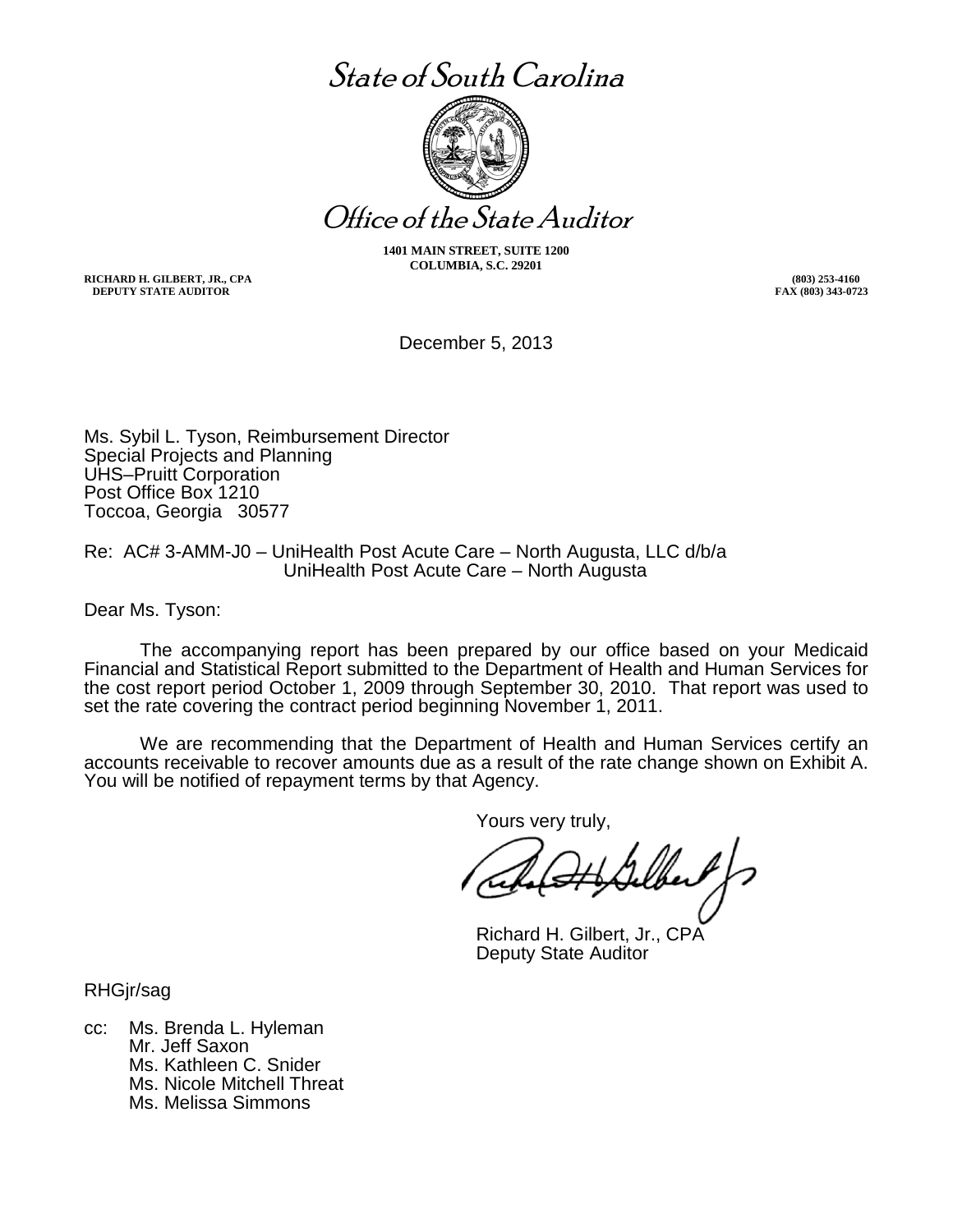#### **UNIHEALTH POST ACUTE CARE – NORTH AUGUSTA, LLC D/B/A UNIHEALTH POST ACUTE CARE – NORTH AUGUSTA**

**NORTH AUGUSTA, SOUTH CAROLINA**

**CONTRACT PERIOD BEGINNING NOVEMBER 1, 2011 AC# 3-AMM-J0**

**AGREED-UPON PROCEDURES REPORT**

**ON CONTRACT**

**FOR**

**PURCHASE OF NURSING CARE SERVICES**

**WITH**

**STATE OF SOUTH CAROLINA**

**DEPARTMENT OF HEALTH AND HUMAN SERVICES**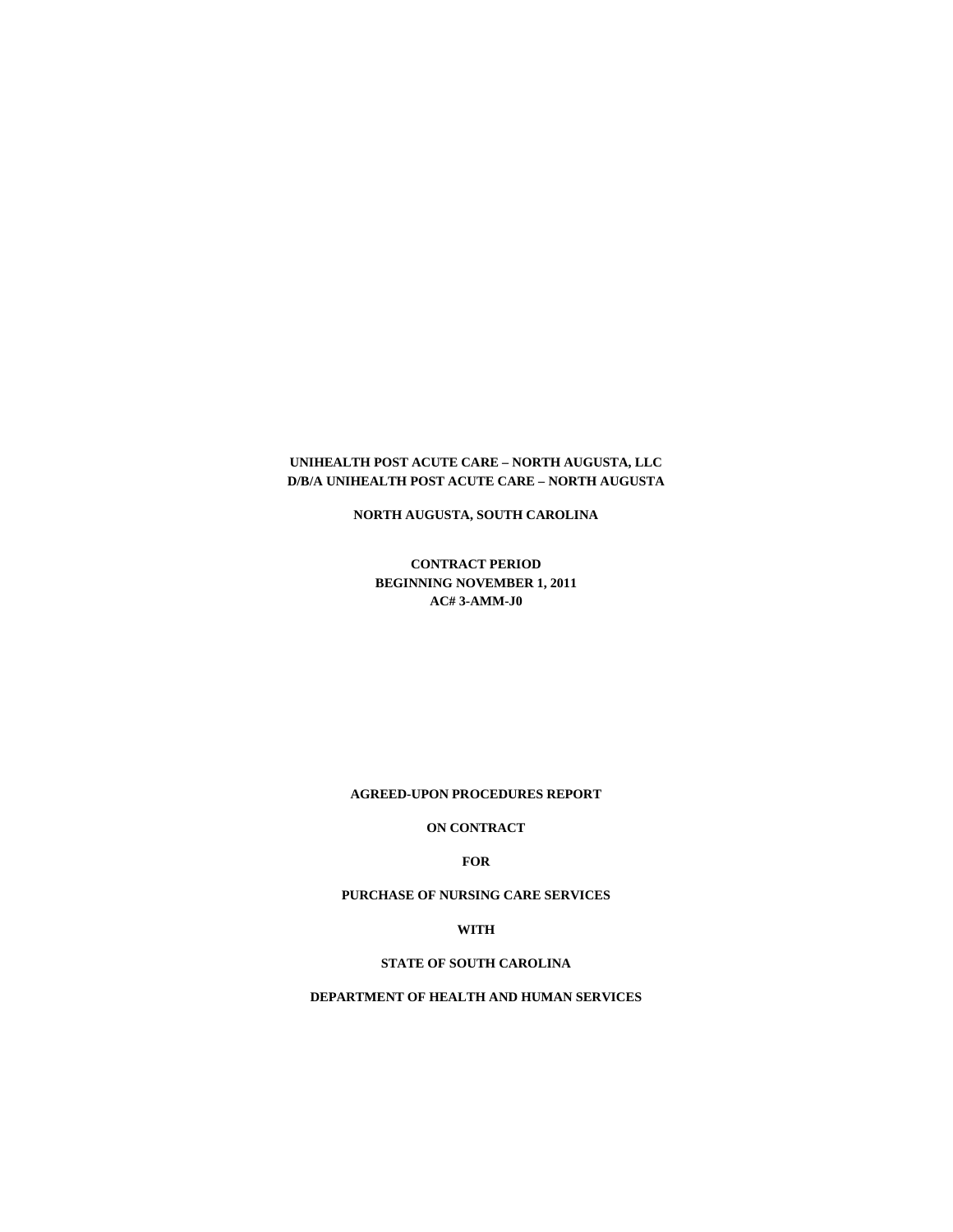## **CONTENTS**

|                                                                                                                      | <b>EXHIBIT</b><br>OR.<br><b>SCHEDULE</b> | <b>PAGE</b> |
|----------------------------------------------------------------------------------------------------------------------|------------------------------------------|-------------|
| INDEPENDENT ACCOUNTANT'S REPORT ON APPLYING<br>AGREED-UPON PROCEDURES                                                |                                          | 1           |
| COMPUTATION OF RATE CHANGE FOR THE CONTRACT<br>PERIOD BEGINNING NOVEMBER 1, 2011                                     | A                                        | 3           |
| COMPUTATION OF ADJUSTED REIMBURSEMENT RATE<br>FOR THE CONTRACT PERIOD NOVEMBER 1, 2011<br>THROUGH SEPTEMBER 30, 2012 | B                                        | 4           |
| SUMMARY OF COSTS AND TOTAL PATIENT DAYS FOR<br>THE COST REPORT PERIOD ENDED SEPTEMBER 30, 2010                       | C                                        | 5           |
| ADJUSTMENT REPORT                                                                                                    | 1                                        | 8           |
| COST OF CAPITAL REIMBURSEMENT ANALYSIS                                                                               | 2                                        | 13          |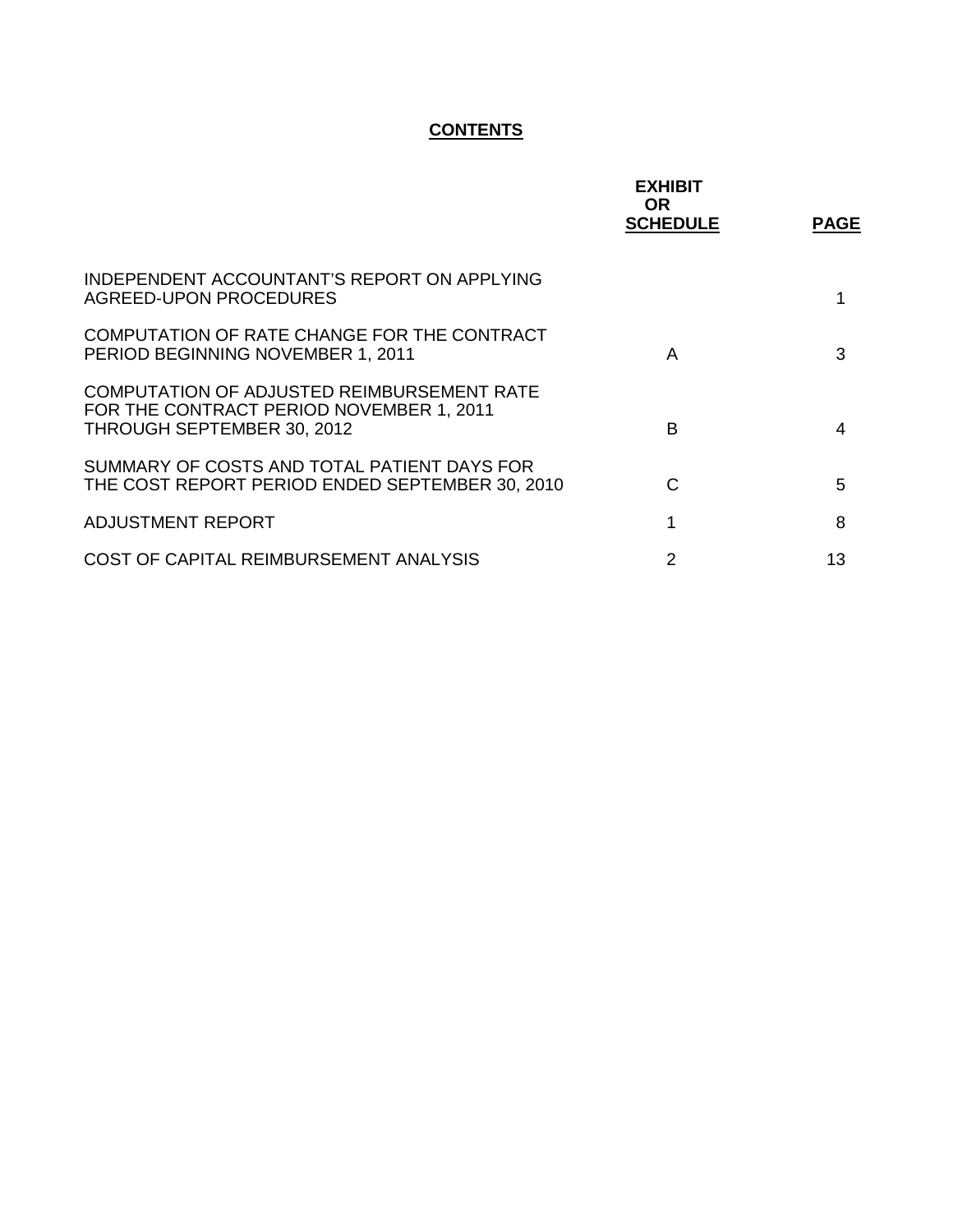# State of South Carolina



Office of the State Auditor

**1401 MAIN STREET, SUITE 1200 COLUMBIA, S.C. 29201**

**RICHARD H. GILBERT, JR., CPA (803) 253-4160 DEPUTY STATE AUDITOR** 

### INDEPENDENT ACCOUNTANT'S REPORT ON APPLYING AGREED-UPON PROCEDURES

July 23, 2013

Department of Health and Human Services State of South Carolina Columbia, South Carolina

We have performed the procedures enumerated below, which were agreed to by the South Carolina Department of Health and Human Services, solely to compute the rate change and related adjusted reimbursement rate to be used by the Department in determining the reimbursement settlement with UniHealth Post Acute Care – North Augusta, LLC, d/b/a UniHealth Post Acute Care – North Augusta, for the contract period beginning November 1, 2011**,** and for the twelve month cost report period ended September 30, 2010, as set forth in the accompanying schedules. The management of UniHealth Post Acute Care – North Augusta, LLC, d/b/a UniHealth Post Acute Care – North Augusta is responsible for the Financial and Statistical Report for Nursing Homes and supporting accounting and statistical records. This agreed-upon procedures engagement was conducted in accordance with attestation standards established by the American Institute of Certified Public Accountants. The sufficiency of the procedures is solely the responsibility of the South Carolina Department of Health and Human Services. Consequently, we make no representation regarding the sufficiency of the procedures described below either for the purpose for which this report has been requested or for any other purpose.

The procedures and the associated findings are as follows:

- 1. We selected costs or areas based on our analytical procedures applied to the reimbursable Medicaid program costs as shown on the Financial and Statistical Report for Nursing Homes, as filed by UniHealth Post Acute Care – North Augusta, LLC, d/b/a UniHealth Post Acute Care – North Augusta, to determine if these costs were allowable as defined by the State Plan for Medicaid reimbursement purposes and supported by accounting and statistical records maintained by the Provider. Our findings as a result of these procedures are presented in the Summary of Costs and Total Patient Days, Adjustment Report, and Cost of Capital Reimbursement Analysis sections of this report.
- 2. We recomputed the Computation of Reimbursement Rate using the adjusted costs and calculated the rate change in accordance with the provisions of the contract between the South Carolina Department of Health and Human Services and UniHealth Post Acute Care – North Augusta, LLC, d/b/a UniHealth Post Acute Care – North Augusta dated as of October 1, 2011, as amended. Our findings as a result of these procedures are presented in the Computation of Rate Change and Computations of Adjusted Reimbursement Rate sections of this report.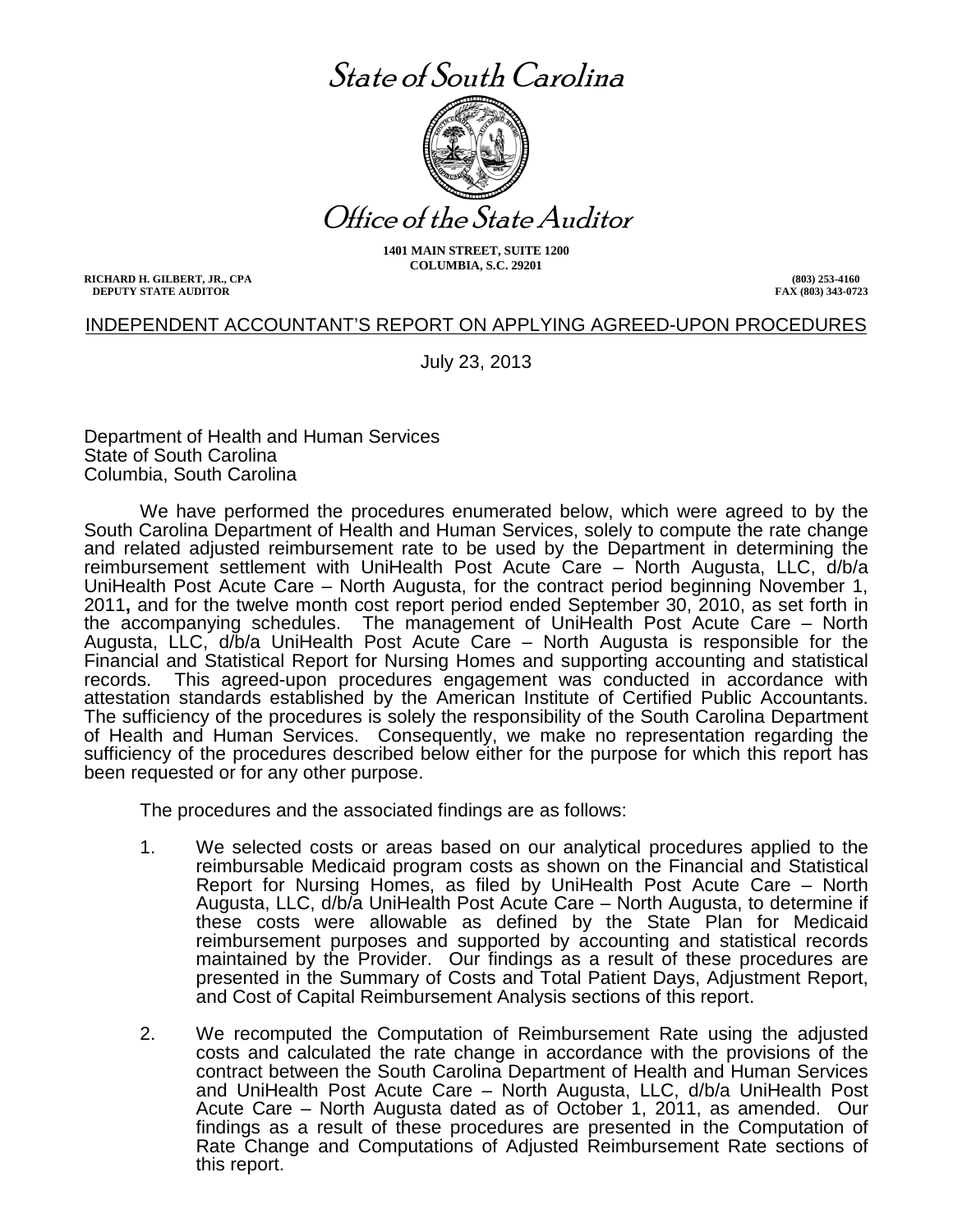Department of Health and Human Services State of South Carolina July 23, 2013

We were not engaged to and did not conduct an examination, the objective of which would be the expression of an opinion on the financial statements or a part thereof. Accordingly, we do not express such an opinion. Had we performed additional procedures, other matters might have come to our attention that would have been reported to you.

This report is intended solely for the information and use of the South Carolina Department of Health and Human Services and is not intended to be and should not be used by anyone other than the specified party.

Richard H. Gilbert, Jr., CPA Deputy State Auditor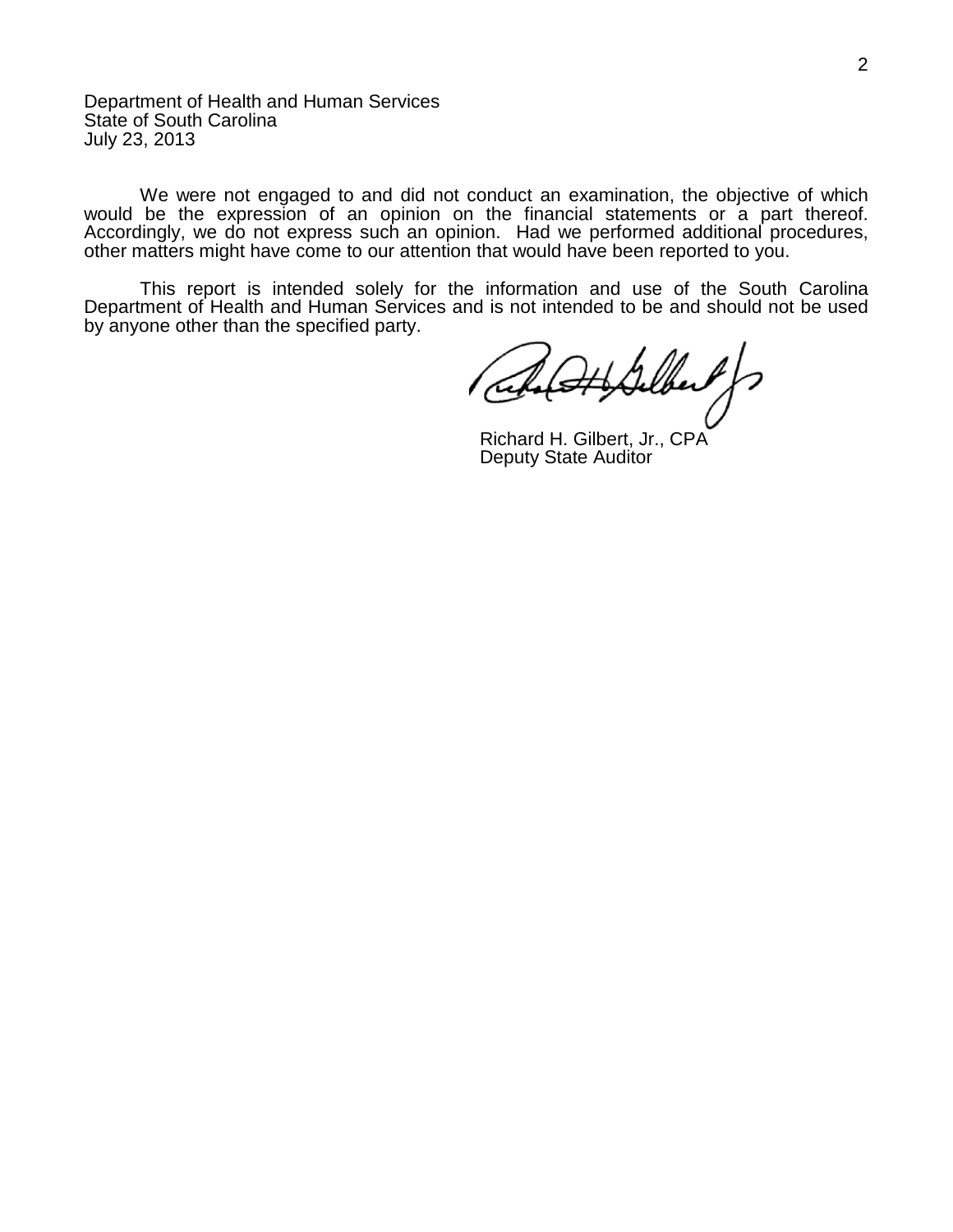#### 3 Exhibit A

#### **UNIHEALTH POST ACUTE CARE - NORTH AUGUSTA**

Computation of Rate Change For the Contract Period Beginning November 1, 2011  $AC#$  3-AMM-J0

|                                | $11/01/11-$<br>09/30/12 |
|--------------------------------|-------------------------|
| Interim Reimbursement Rate (1) | \$194.32                |
| Adjusted Reimbursement Rate    | 184.41                  |
| Decrease in Reimbursement Rate | \$9.91                  |

(1) Interim reimbursement rate from the South Carolina Medicaid Management Information System (MMIS) Provider Rate Listing dated June 18, 2013.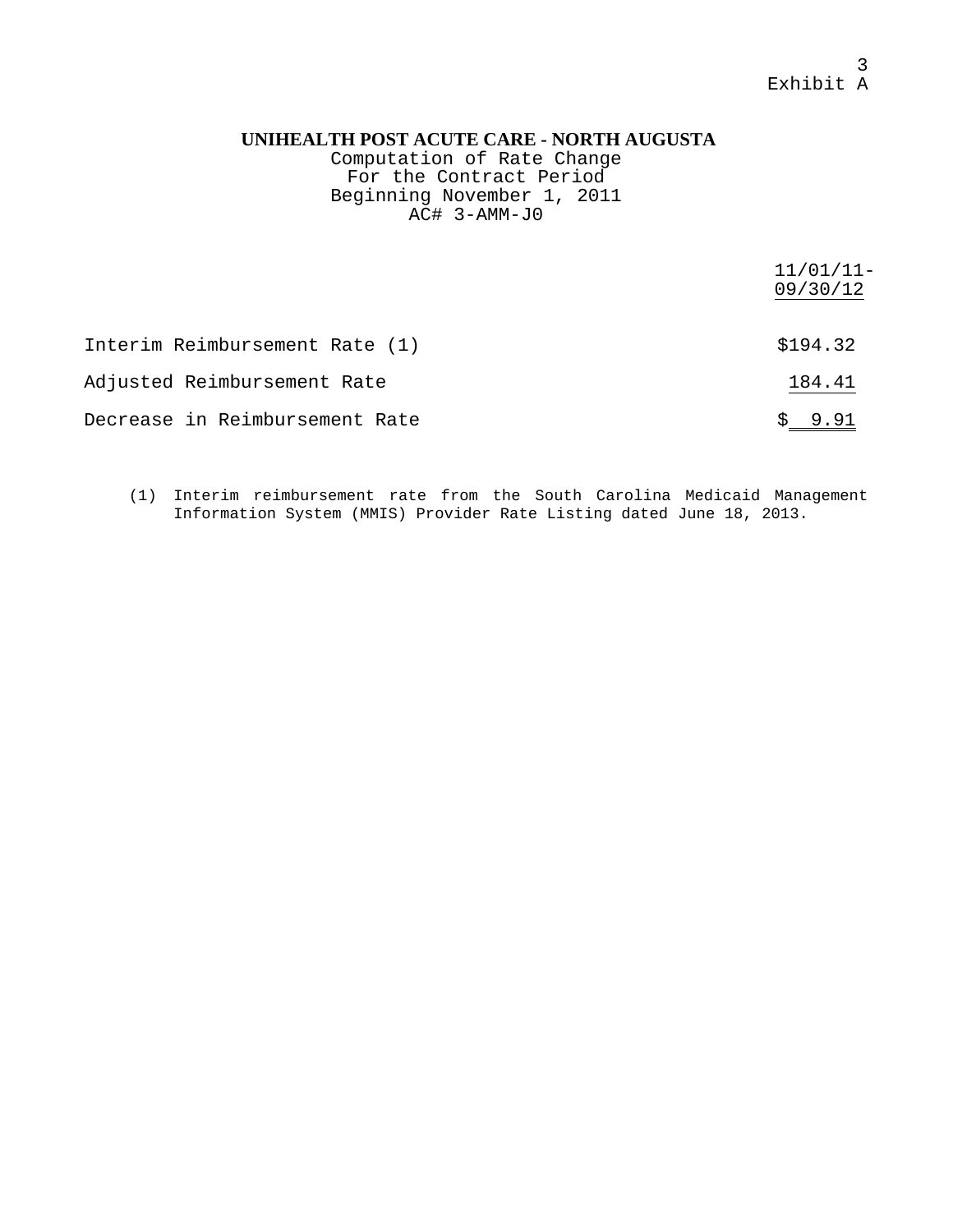Computation of Adjusted Reimbursement Rate For the Contract Period November 1, 2011 Through September 30, 2012  $AC#$  3-AMM-J0

|                                                                                                 | Incentives    | Allowable<br>Cost                   | Cost<br>Standard | Computed<br>Rate                    |
|-------------------------------------------------------------------------------------------------|---------------|-------------------------------------|------------------|-------------------------------------|
| Costs Subject to Standards:                                                                     |               |                                     |                  |                                     |
| General Services                                                                                |               | \$103.01                            | \$108.41         |                                     |
| Dietary                                                                                         |               | 13.72                               | 15.92            |                                     |
| Laundry/Housekeeping/Maintenance                                                                |               | 20.67                               | 14.77            |                                     |
| Subtotal                                                                                        | <u>\$1.70</u> | 137.40                              | 139.10           | \$137.40                            |
| Administration & Medical Records                                                                | $$ -$         | 24.54                               | 20.62            | 20.62                               |
| Subtotal                                                                                        |               | 161.94                              | \$159.72         | 158.02                              |
| Costs Not Subject to Standards:                                                                 |               |                                     |                  |                                     |
| Utilities<br>Special Services<br>Medical Supplies & Oxygen<br>Taxes and Insurance<br>Legal Fees |               | 4.94<br>2.58<br>5.40<br>8.93<br>.90 |                  | 4.94<br>2.58<br>5.40<br>8.93<br>.90 |
| <b>TOTAL</b>                                                                                    |               | \$184.69                            |                  | 180.77                              |
| Inflation Factor (N/A)                                                                          |               |                                     |                  |                                     |
| Cost of Capital                                                                                 |               |                                     |                  | 10.91                               |
| Cost of Capital Limitation                                                                      |               |                                     |                  | (3.23)                              |
| Profit Incentive (Maximum 3.5% of Allowable Cost)                                               |               |                                     |                  |                                     |
| Cost Incentive                                                                                  |               |                                     |                  | 1.70                                |
| Effect of \$1.75 Cap on Cost/Profit Incentives                                                  |               |                                     |                  | $\overline{\phantom{0}}$            |
| Budget Neutrality Adjustment (3.02%)                                                            |               |                                     |                  | (5.74)                              |
| ADJUSTED REIMBURSEMENT RATE                                                                     |               |                                     |                  | \$184.41                            |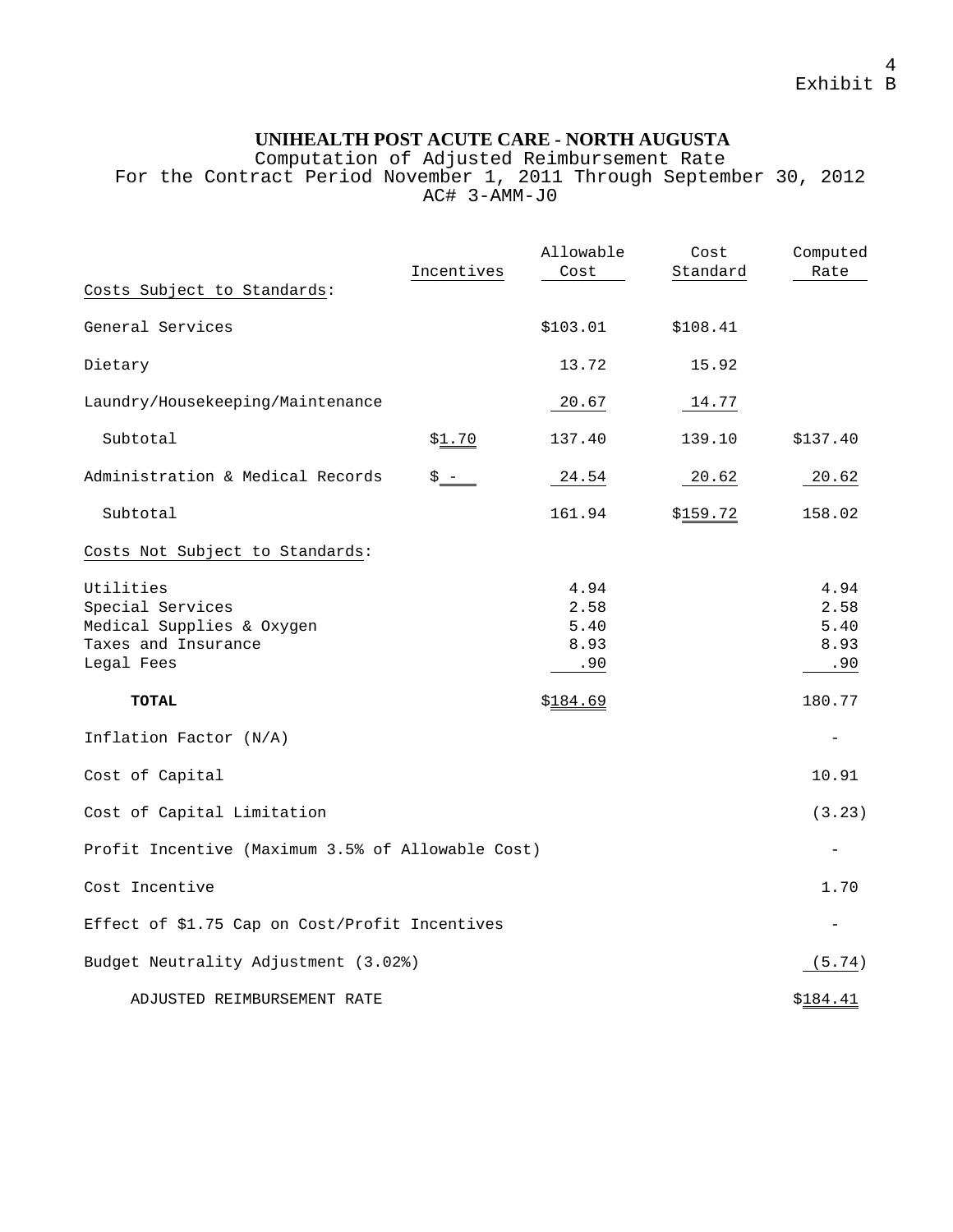Summary of Costs and Total Patient Days For the Cost Report Period Ended September 30, 2010 AC# 3-AMM-J0

|                                     | Totals (From<br>Schedule SC 13) as | Adjustments                                                                        |                                                                                              | Adjusted    |
|-------------------------------------|------------------------------------|------------------------------------------------------------------------------------|----------------------------------------------------------------------------------------------|-------------|
| Expenses                            | Adjusted by DH&HS                  | Debit                                                                              | Credit                                                                                       | Totals      |
| General Services                    | \$4,159,236                        | \$34,417(5)<br>3,325(5)<br>74,987 (6)<br>19,071 (6)<br>21,313 (16)<br>28, 171 (17) | \$121,737(1)<br>1,316(10)<br>61 (10)<br>3,125(13)<br>140,542 (15)<br>31,197 (18)             | \$4,042,542 |
| Dietary                             | 522,833                            | 500(5)<br>19,674 (6)<br>81,921 (17)                                                | 2,184 (10)<br>84,358 (18)                                                                    | 538,386     |
| Laundry                             | 83,528                             | 5,205(13)<br>13,089 (17)                                                           | 963 (10)<br>13,663(18)                                                                       | 87,196      |
| Housekeeping                        | 377,025                            | 30,608(17)                                                                         | 1,185 (10)<br>37,365 (18)                                                                    | 369,083     |
| Maintenance                         | 752,719                            | 62,395(17)                                                                         | 2,674 (5) 79,842 (2)<br>131,432 (4)<br>202,518 (6)<br>3,261(10)<br>8,928 (11)<br>36,729 (18) | 355,078     |
| Administration &<br>Medical Records | 946,520                            | 27,517(6)<br>3,000(8)<br>8,928 (11)<br>208,433 (17)<br>11,744 (17)                 | 96 (10)<br>1,025(10)<br>230,121 (18)<br>11,730 (18)                                          | 963,170     |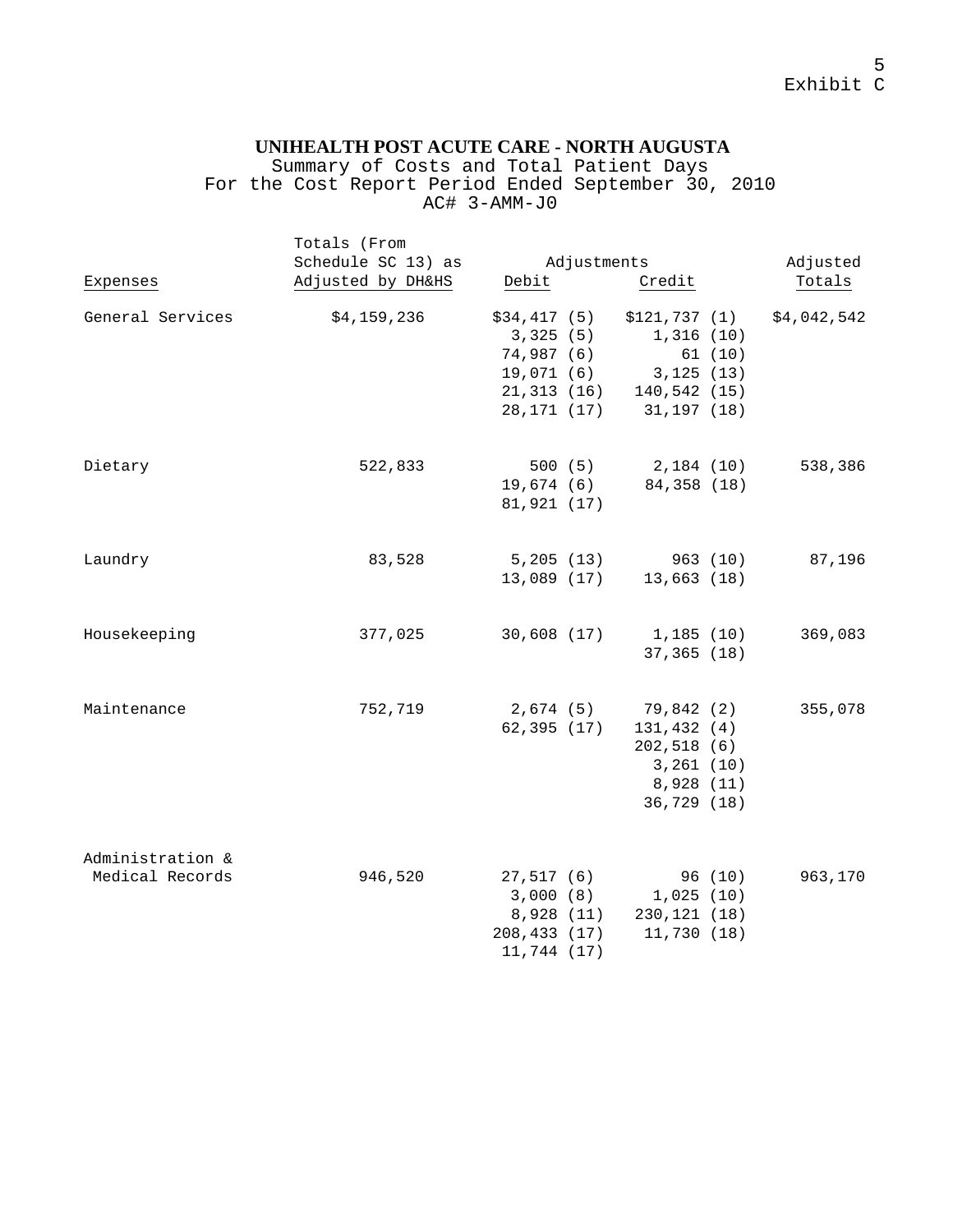Summary of Costs and Total Patient Days For the Cost Report Period Ended September 30, 2010 AC# 3-AMM-J0

|                              | Totals (From<br>Schedule SC 13) as |                                                       |                                                                           |                       |                                       |  |
|------------------------------|------------------------------------|-------------------------------------------------------|---------------------------------------------------------------------------|-----------------------|---------------------------------------|--|
| Expenses                     | Adjusted by DH&HS                  |                                                       | Adjustments                                                               |                       | Adjusted<br>Debit<br>Credit<br>Totals |  |
| Utilities                    | 197,583                            | 16, 261 (17)                                          | 19,824 (18)                                                               | 194,020               |                                       |  |
| Special Services             | 154,019                            | 5,610(3)<br>643 (6)<br>8,080 (13)                     | 66,612 (14)                                                               | 645 (10)<br>101,095   |                                       |  |
| Medical Supplies &<br>Oxygen | 532,581                            | 83,447 (17)                                           | 18,795 (10)<br>22,580 (12)<br>54,857 (13)<br>274,450 (14)<br>33, 234 (18) | 212,112               |                                       |  |
| Taxes and Insurance          | 375,232                            | 31,600 (17)                                           | 36,384 (18)                                                               | 20,044 (7)<br>350,404 |                                       |  |
| Legal Fees                   | 35,753                             | 8,667 (17)                                            | 9,240 (18)                                                                | 35,180                |                                       |  |
| Cost of Capital              | 300,437                            | 3,093(2)<br>21,782 (9)<br>33,162 (17)<br>137,284 (19) | 27,585 (3)<br>39,909 (18)                                                 | 428,264               |                                       |  |
| Subtotal                     | 8,437,466                          | 1,006,601                                             | 1,767,537                                                                 | 7,676,530             |                                       |  |
| Ancillary                    | 658,819                            |                                                       |                                                                           | 658,819               |                                       |  |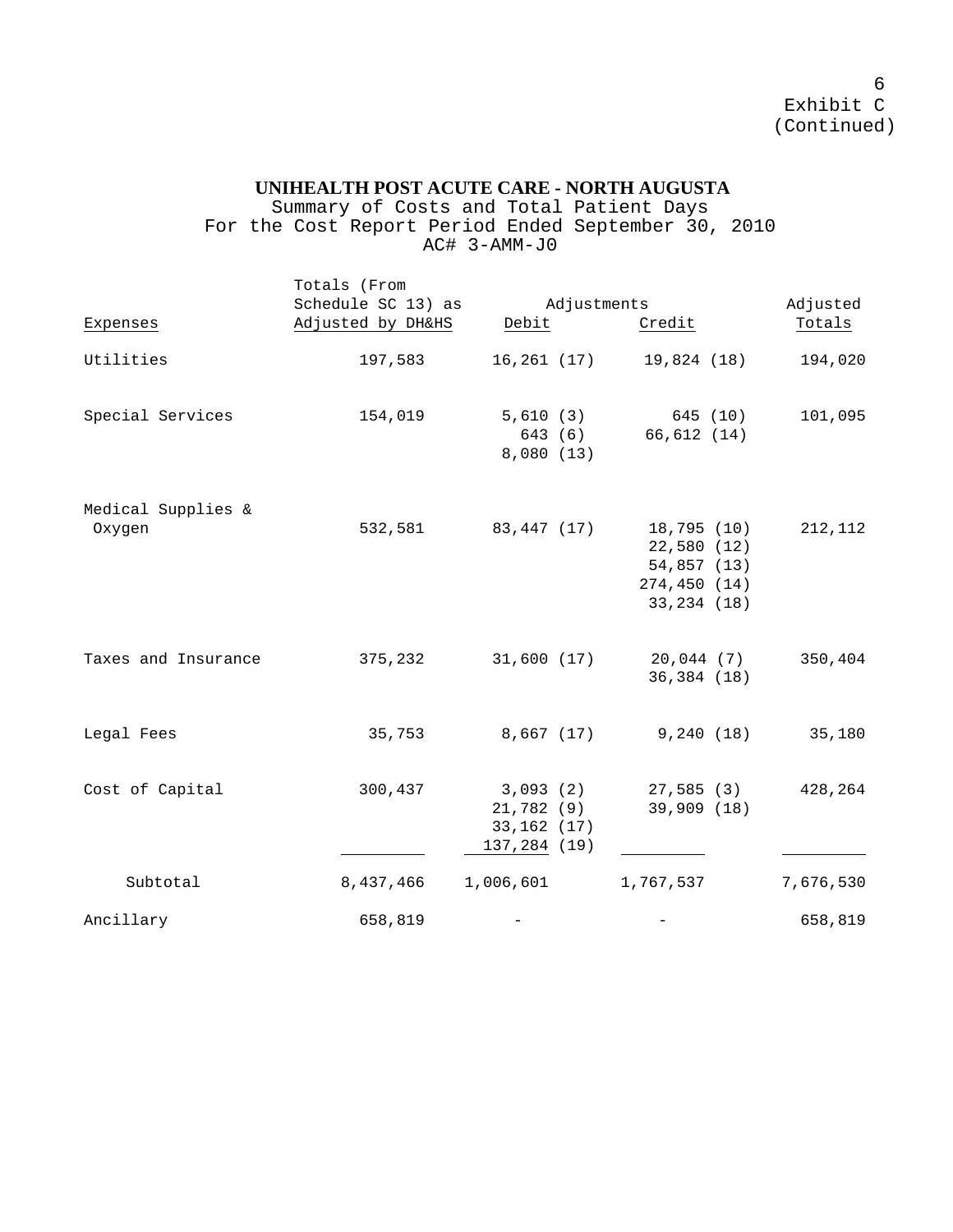Summary of Costs and Total Patient Days For the Cost Report Period Ended September 30, 2010 AC# 3-AMM-J0

|                             | Totals (From       |              |             |              |              |
|-----------------------------|--------------------|--------------|-------------|--------------|--------------|
|                             | Schedule SC 13) as |              | Adjustments |              | Adjusted     |
| Expenses                    | Adjusted by DH&HS  | Debit        |             | Credit       | Totals       |
| Nonallowable                | 4,914,456          | 121,737 (1)  |             | 6,691 (2)    | 5,576,680    |
|                             |                    | 15,723 (3)   |             | 40,916 (5)   |              |
|                             |                    | 6,252(3)     |             | 3,000(8)     |              |
|                             |                    | 131,432 (4)  |             | 21,782(9)    |              |
|                             |                    | 21,787 (6)   |             | 2,778 (10)   |              |
|                             |                    | 38,839 (6)   |             | 21,313 (16)  |              |
|                             |                    | 20,044 (7)   |             | 609,498 (17) |              |
|                             |                    | 32,309 (10)  |             | 137,284 (19) |              |
|                             |                    | 22,580(12)   |             |              |              |
|                             |                    | 29,425 (13)  |             |              |              |
|                             |                    | 341,062 (14) |             |              |              |
|                             |                    | 140,542(15)  |             |              |              |
|                             |                    | 583,754 (18) |             |              |              |
| CNA Training and Testing    | 616                |              |             |              | 616          |
|                             |                    |              |             |              |              |
| Total Operating<br>Expenses | \$14,011,357       | \$2,512,087  |             | \$2,610,799  | \$13,912,645 |
| Total Patient Days          | 39,245             |              |             |              | 39,245       |
| Total Beds                  | <u> 112</u>        |              |             |              |              |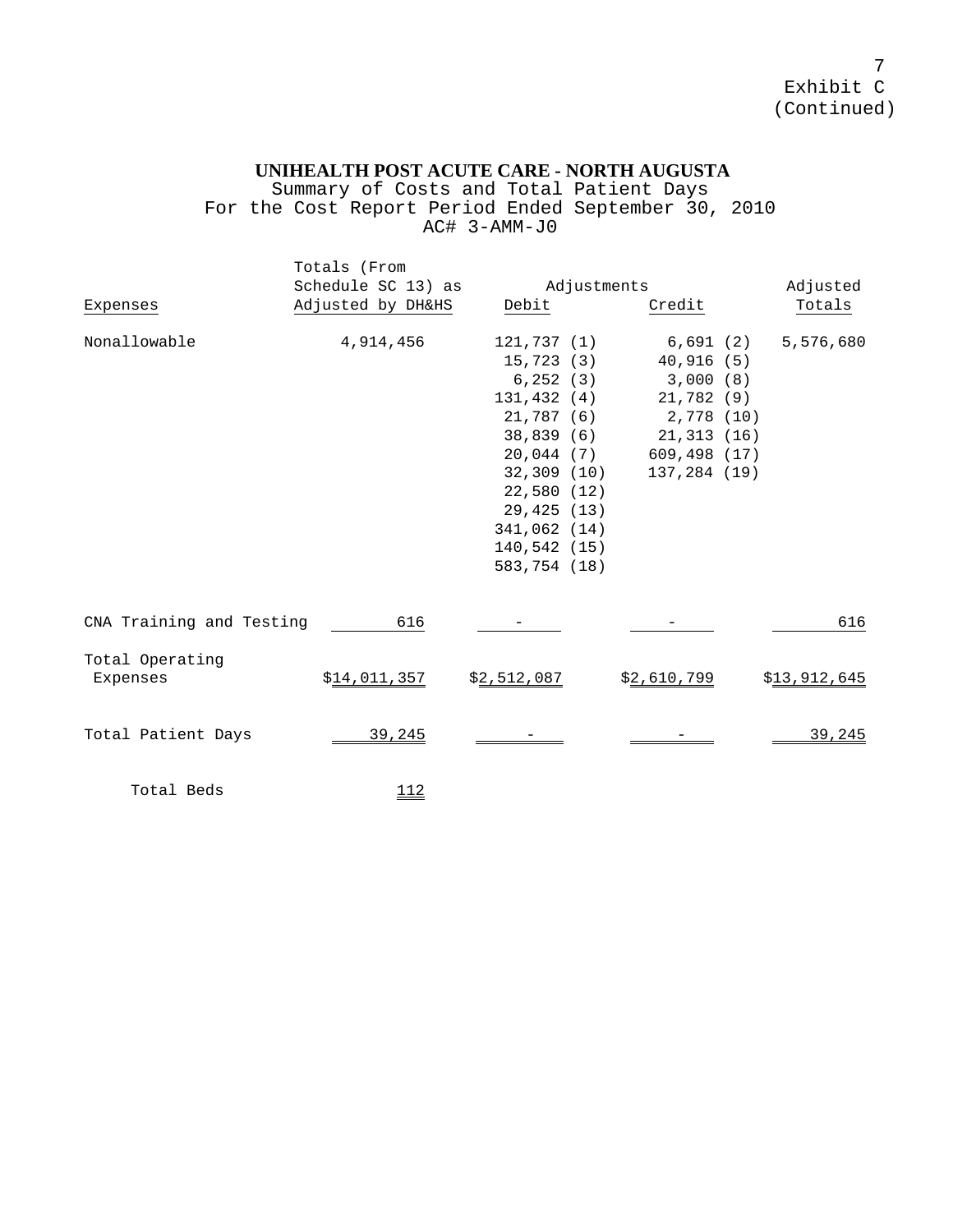Adjustment Report

Cost Report Period Ended September 30, 2010 AC# 3-AMM-J0

| ACCOUNT TITLE                           | DEBIT                                                                                                                                                                                                                                                                                                                                              | CREDIT                                                                                   |
|-----------------------------------------|----------------------------------------------------------------------------------------------------------------------------------------------------------------------------------------------------------------------------------------------------------------------------------------------------------------------------------------------------|------------------------------------------------------------------------------------------|
|                                         |                                                                                                                                                                                                                                                                                                                                                    |                                                                                          |
|                                         |                                                                                                                                                                                                                                                                                                                                                    |                                                                                          |
|                                         |                                                                                                                                                                                                                                                                                                                                                    | \$121,737                                                                                |
| To adjust related party United Clinical |                                                                                                                                                                                                                                                                                                                                                    |                                                                                          |
| expense                                 |                                                                                                                                                                                                                                                                                                                                                    |                                                                                          |
| HIM-15-1, Section 2304                  |                                                                                                                                                                                                                                                                                                                                                    |                                                                                          |
|                                         |                                                                                                                                                                                                                                                                                                                                                    |                                                                                          |
| Fixed Assets                            |                                                                                                                                                                                                                                                                                                                                                    |                                                                                          |
|                                         |                                                                                                                                                                                                                                                                                                                                                    |                                                                                          |
| Accumulated Depreciation                |                                                                                                                                                                                                                                                                                                                                                    | 3,093                                                                                    |
| Maintenance                             |                                                                                                                                                                                                                                                                                                                                                    | 79,842                                                                                   |
| Nonallowable                            |                                                                                                                                                                                                                                                                                                                                                    | 6,691                                                                                    |
|                                         |                                                                                                                                                                                                                                                                                                                                                    |                                                                                          |
|                                         |                                                                                                                                                                                                                                                                                                                                                    |                                                                                          |
| State Plan, Attachment 4.19D            |                                                                                                                                                                                                                                                                                                                                                    |                                                                                          |
|                                         |                                                                                                                                                                                                                                                                                                                                                    |                                                                                          |
|                                         |                                                                                                                                                                                                                                                                                                                                                    |                                                                                          |
|                                         |                                                                                                                                                                                                                                                                                                                                                    |                                                                                          |
|                                         |                                                                                                                                                                                                                                                                                                                                                    |                                                                                          |
| Other Equity                            |                                                                                                                                                                                                                                                                                                                                                    | 497,370                                                                                  |
| Accumulated Depreciation                |                                                                                                                                                                                                                                                                                                                                                    | 35,499                                                                                   |
| Cost of Capital                         |                                                                                                                                                                                                                                                                                                                                                    | 27,585                                                                                   |
|                                         |                                                                                                                                                                                                                                                                                                                                                    |                                                                                          |
|                                         |                                                                                                                                                                                                                                                                                                                                                    |                                                                                          |
| HIM-15-1, Section 2304                  |                                                                                                                                                                                                                                                                                                                                                    |                                                                                          |
| State Plan, Attachment 4.19D            |                                                                                                                                                                                                                                                                                                                                                    |                                                                                          |
|                                         |                                                                                                                                                                                                                                                                                                                                                    |                                                                                          |
| Maintenance                             |                                                                                                                                                                                                                                                                                                                                                    | 131,432                                                                                  |
|                                         |                                                                                                                                                                                                                                                                                                                                                    |                                                                                          |
| HIM-15-1, Section 108                   |                                                                                                                                                                                                                                                                                                                                                    |                                                                                          |
|                                         |                                                                                                                                                                                                                                                                                                                                                    |                                                                                          |
| Restorative                             | 3,325                                                                                                                                                                                                                                                                                                                                              |                                                                                          |
| Dietary                                 | 500                                                                                                                                                                                                                                                                                                                                                |                                                                                          |
| Maintenance                             | 2,674                                                                                                                                                                                                                                                                                                                                              |                                                                                          |
| Nonallowable                            |                                                                                                                                                                                                                                                                                                                                                    | 40,916                                                                                   |
| To properly classify expenses           |                                                                                                                                                                                                                                                                                                                                                    |                                                                                          |
|                                         | Nonallowable<br>Nursing<br>State Plan, Attachment 4.19D<br>Cost of Capital<br>To capitalize expense<br>HIM-15-1, Section 108<br>Fixed Assets<br>Nonallowable<br>Nonallowable - Vent Unit<br>Special Services - Therapy<br>To adjust fixed assets and related<br>depreciation<br>Nonallowable<br>To adjust expense which was capitalized<br>Nursing | \$121,737<br>86,533<br>3,093<br>532,869<br>15,723<br>6,252<br>5,610<br>131,432<br>34,417 |

DH&HS Expense Crosswalk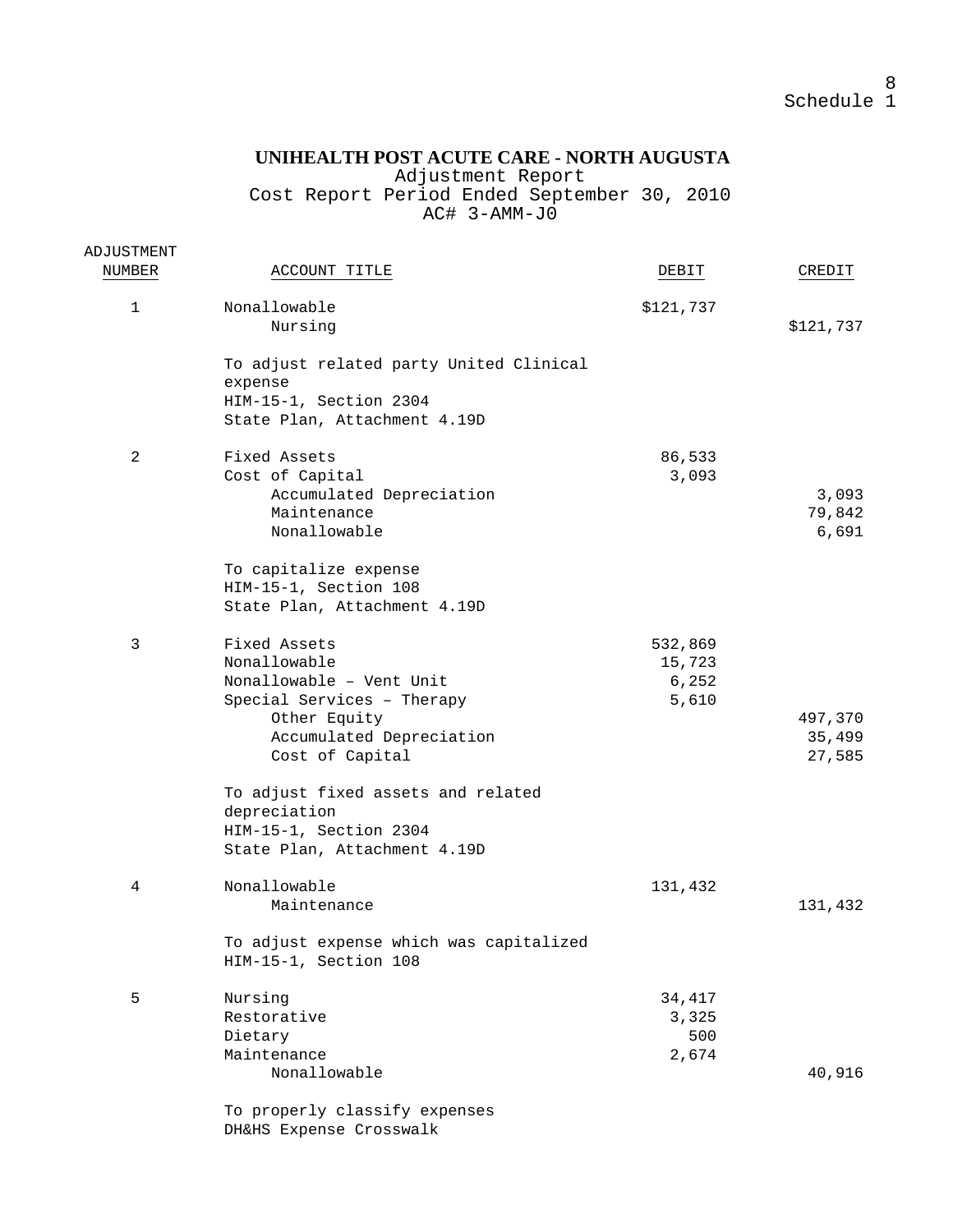## **UNIHEALTH POST ACUTE CARE - NORTH AUGUSTA**

Adjustment Report

Cost Report Period Ended September 30, 2010 AC# 3-AMM-J0

ADJUSTMENT

| NUMBER | ACCOUNT TITLE                                                                                                                     | DEBIT                                                           | CREDIT                      |
|--------|-----------------------------------------------------------------------------------------------------------------------------------|-----------------------------------------------------------------|-----------------------------|
| 6      | Nursing<br>Restorative<br>Dietary<br>Administration<br>Special Services - Therapy<br>Nonallowable<br>Nonallowable - Vent          | 74,987<br>19,071<br>19,674<br>27,517<br>643<br>38,839<br>21,787 |                             |
|        | Maintenance<br>To properly classify expenses<br>DH&HS Expense Crosswalk<br>HIM-15-1, Section 2304                                 |                                                                 | 202,518                     |
| 7      | Nonallowable<br>Taxes and Insurance<br>To adjust property taxes                                                                   | 20,044                                                          | 20,044                      |
| 8      | HIM-15-1, Sections 2302.1 and 2304<br>Start-Up Cost<br>Administration<br>Other Equity<br>Accumulated Amortization<br>Nonallowable | 15,001<br>3,000                                                 | 9,501<br>5,500<br>3,000     |
|        | To record start-up cost and<br>related amortization<br>HIM-15-1, Section 2132<br>State Plan, Attachment 4.19D                     |                                                                 |                             |
| 9      | Fixed Assets<br>Cost of Capital<br>Accumulated Depreciation<br>Other Equity<br>Nonallowable                                       | 261,388<br>21,782                                               | 30,435<br>230,953<br>21,782 |
|        | To carry forward adjustment to<br>capitalize expense<br>HIM-15-1, Section 108<br>State Plan, Attachment 4.19D                     |                                                                 |                             |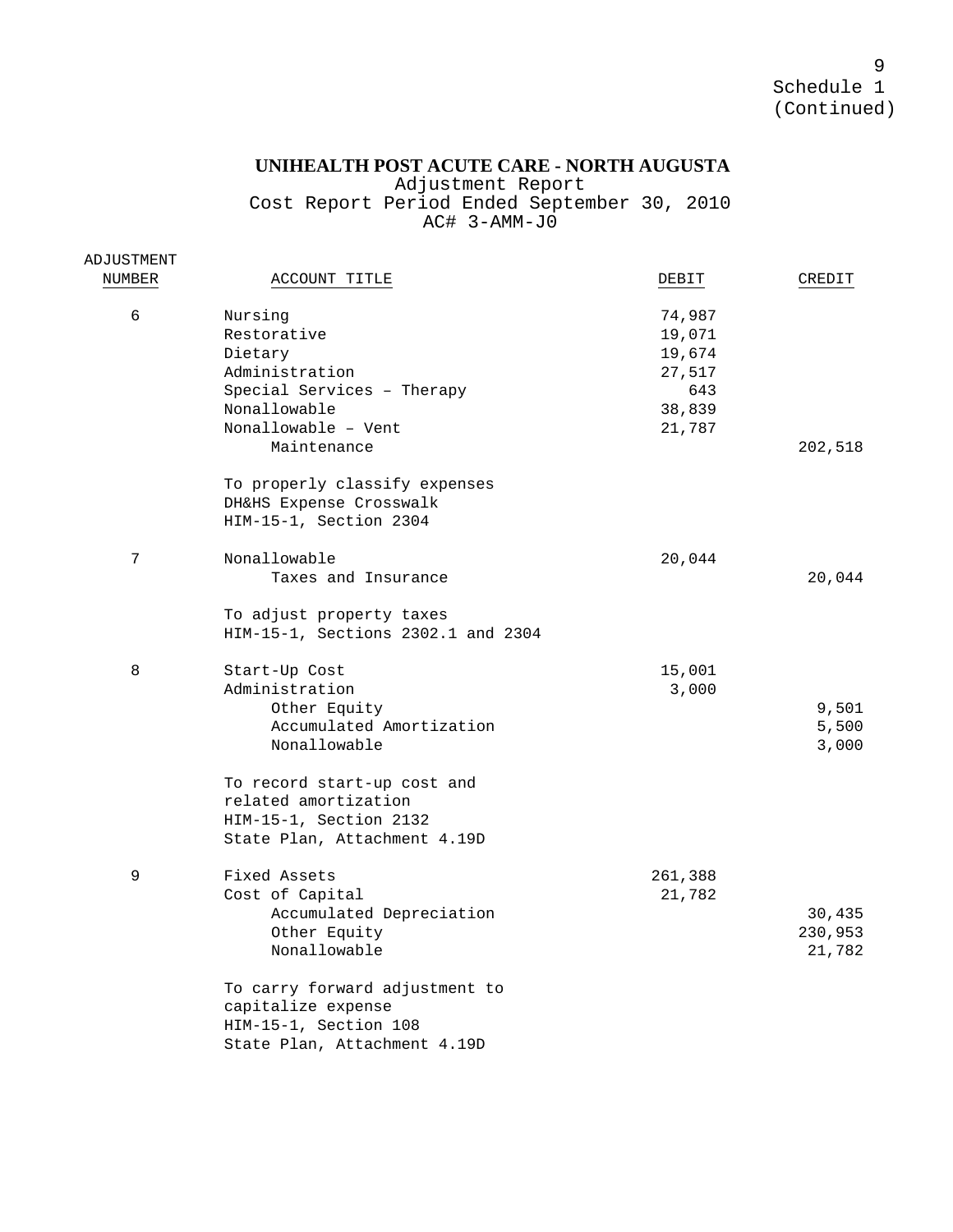## **UNIHEALTH POST ACUTE CARE - NORTH AUGUSTA**

Adjustment Report Cost Report Period Ended September 30, 2010 AC# 3-AMM-J0

| ADJUSTMENT |                                                                                                                                                                                                                    |                                    |                                                                                        |
|------------|--------------------------------------------------------------------------------------------------------------------------------------------------------------------------------------------------------------------|------------------------------------|----------------------------------------------------------------------------------------|
| NUMBER     | ACCOUNT TITLE                                                                                                                                                                                                      | DEBIT                              | CREDIT                                                                                 |
| 10         | Nonallowable<br>Nursing<br>Restorative<br>Dietary<br>Laundry<br>Housekeeping<br>Maintenance<br>Administration<br>Medical Records<br>Medical Supplies & Oxygen<br>Special Services - Therapy<br>Nonallowable - Vent | 32,309                             | 1,316<br>61<br>2,184<br>963<br>1,185<br>3,261<br>1,025<br>96<br>18,795<br>645<br>2,778 |
|            | To adjust related party United Medical<br>expense<br>HIM-15-1, Section 2304<br>State Plan, Attachment 4.19D                                                                                                        |                                    |                                                                                        |
| 11         | Administration<br>Maintenance<br>To properly classify expenses                                                                                                                                                     | 8,928                              | 8,928                                                                                  |
|            | DH&HS Expense Crosswalk                                                                                                                                                                                            |                                    |                                                                                        |
| 12         | Nonallowable - Vent<br>Medical Supplies & Oxygen<br>To properly classify expenses<br>State Plan, Attachment 4.19D<br>DH&HS Expense Crosswalk                                                                       | 22,580                             | 22,580                                                                                 |
| 13         | Fixed Assets<br>Laundry<br>Special Services - Therapy<br>Nonallowable - Vent<br>Accumulated Depreciation<br>Nursing<br>Medical Supplies & Oxygen                                                                   | 15,982<br>5,205<br>8,080<br>29,425 | 710<br>3,125<br>54,857                                                                 |
|            | To properly classify expenses<br>DH&HS Expense Crosswalk<br>HIM-15-1, Section 108<br>State Plan, Attachment 4.19D                                                                                                  |                                    |                                                                                        |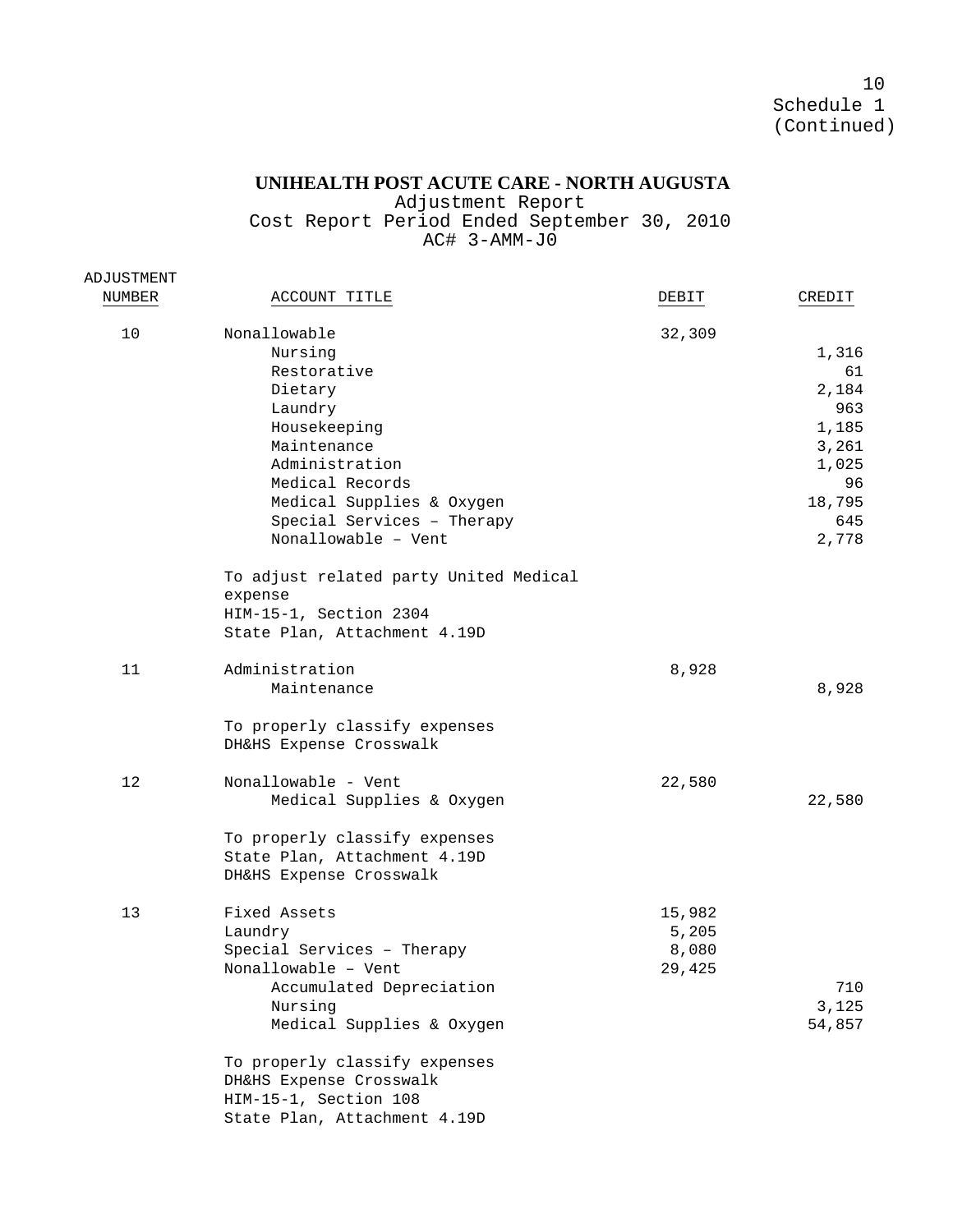## **UNIHEALTH POST ACUTE CARE - NORTH AUGUSTA**

Adjustment Report

Cost Report Period Ended September 30, 2010 AC# 3-AMM-J0

| ADJUSTMENT<br>NUMBER | ACCOUNT TITLE                                                                                                                                                                                                      | DEBIT                                                                                                                | CREDIT            |
|----------------------|--------------------------------------------------------------------------------------------------------------------------------------------------------------------------------------------------------------------|----------------------------------------------------------------------------------------------------------------------|-------------------|
|                      |                                                                                                                                                                                                                    |                                                                                                                      |                   |
| 14                   | Nonallowable<br>Special Services - Therapy<br>Medical Supplies & Oxygen                                                                                                                                            | 341,062                                                                                                              | 66,612<br>274,450 |
|                      | To remove special (ancillary) services<br>reimbursed by Medicare<br>State Plan, Attachment 4.19D                                                                                                                   |                                                                                                                      |                   |
| 15                   | Nonallowable<br>Nursing                                                                                                                                                                                            | 140,542                                                                                                              | 140,542           |
|                      | To properly classify expenses<br>State Plan, Attachment 4.19D<br>DH&HS Expense Crosswalk                                                                                                                           |                                                                                                                      |                   |
| 16                   | Nursing<br>Nonallowable - Vent                                                                                                                                                                                     | 21,313                                                                                                               | 21,313            |
|                      | To properly allocate nursing non-salary<br>expense and nursing administration wages<br>to the vent unit<br>State Plan, Attachment 4.19D<br>HIM-15-1, Section 2102.3                                                |                                                                                                                      |                   |
| 17                   | Restorative<br>Dietary<br>Laundry<br>Housekeeping<br>Maintenance<br>Administration<br>Medical Records<br>Legal<br>Utilities<br>Taxes and Insurance<br>Medical Supplies & Oxygen<br>Cost of Capital<br>Nonallowable | 28,171<br>81,921<br>13,089<br>30,608<br>62,395<br>208,433<br>11,744<br>8,667<br>16,261<br>31,600<br>83,447<br>33,162 | 609,498           |
|                      | To reverse DH&HS adjustment to<br>remove indirect costs applicable to<br>non-reimbursable cost centers<br>HIM-15-1, Section 2102.3<br>State Plan, Attachment 4.19D                                                 |                                                                                                                      |                   |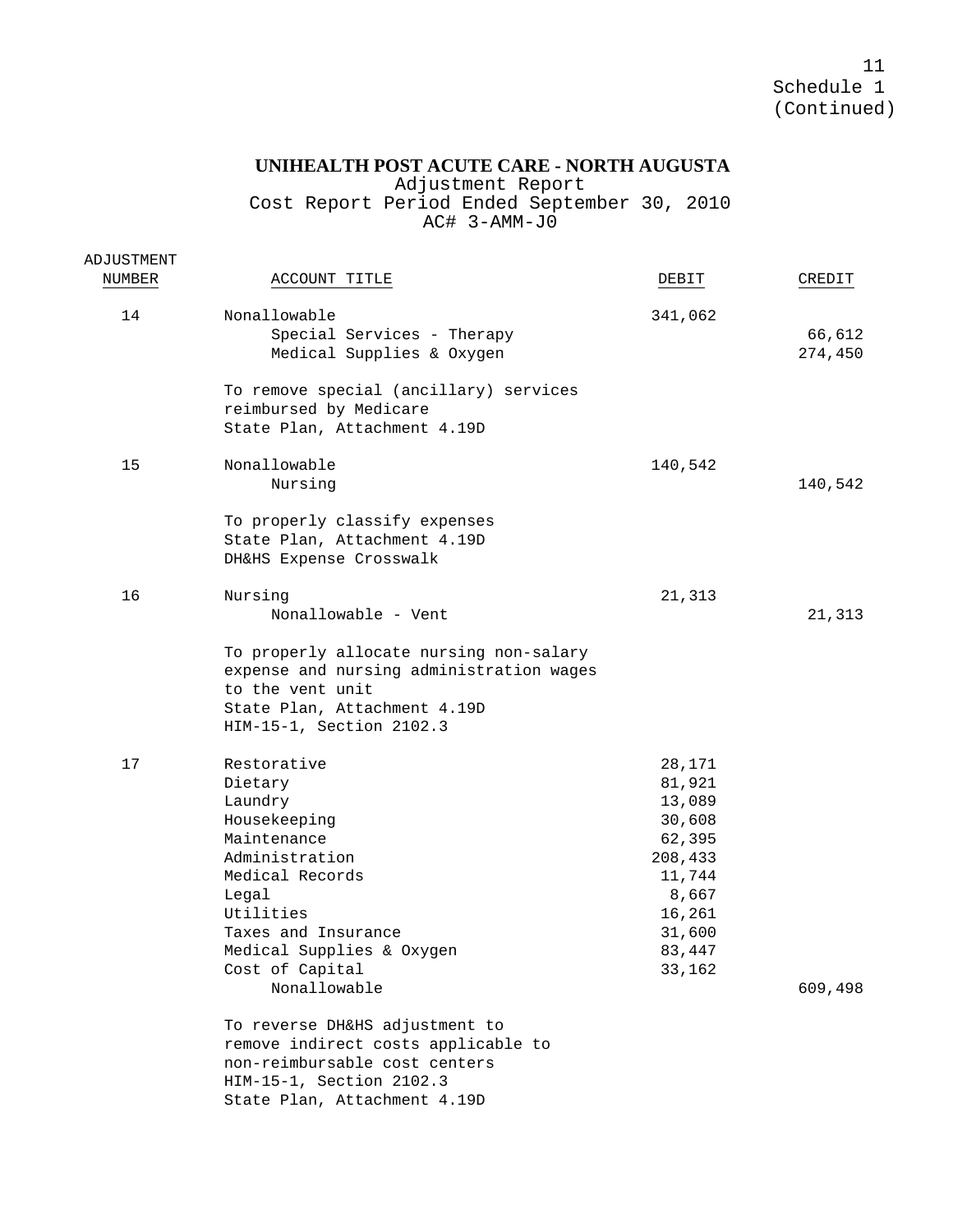#### **UNIHEALTH POST ACUTE CARE - NORTH AUGUSTA**

Adjustment Report Cost Report Period Ended September 30, 2010 AC#  $3 - AMM - J0$ 

| ADJUSTMENT |                                                  |             |
|------------|--------------------------------------------------|-------------|
| NUMBER     | ACCOUNT TITLE<br>DEBIT                           | CREDIT      |
| 18         | Nonallowable<br>583,754                          |             |
|            | Restorative                                      | 31,197      |
|            | Dietary                                          | 84,358      |
|            | Laundry                                          | 13,663      |
|            | Housekeeping                                     | 37,365      |
|            | Maintenance                                      | 36,729      |
|            | Administration                                   | 230,121     |
|            | Medical Records                                  | 11,730      |
|            | Legal                                            | 9,240       |
|            | Utilities                                        | 19,824      |
|            | Taxes and Insurance                              | 36,384      |
|            | Medical Supplies & Oxygen                        | 33,234      |
|            | Cost of Capital                                  | 39,909      |
|            |                                                  |             |
|            | To remove indirect costs applicable              |             |
|            | to non-reimbursable cost centers                 |             |
|            | HIM-15-1, Section 2102.3                         |             |
|            | State Plan, Attachment 4.19D                     |             |
|            |                                                  |             |
| 19         | Cost of Capital<br>137,284                       |             |
|            | Nonallowable                                     | 137,284     |
|            |                                                  |             |
|            | To adjust capital return                         |             |
|            | State Plan, Attachment 4.19D                     |             |
|            |                                                  |             |
|            |                                                  |             |
|            |                                                  |             |
|            |                                                  |             |
|            | \$3,423,860<br>TOTAL ADJUSTMENTS                 | \$3,423,860 |
|            |                                                  |             |
|            |                                                  |             |
|            | оf<br>compliance<br>Due.<br>to<br>the<br>nature  |             |
|            | reporting,<br>adjustment<br>descriptions<br>and  |             |
|            | references<br>contained<br>in<br>the preceding   |             |
|            | Adjustment<br>provided<br>Report<br>for<br>are   |             |
|            | general<br>quidance<br>only<br>and<br>are<br>not |             |

intended to be all-inclusive.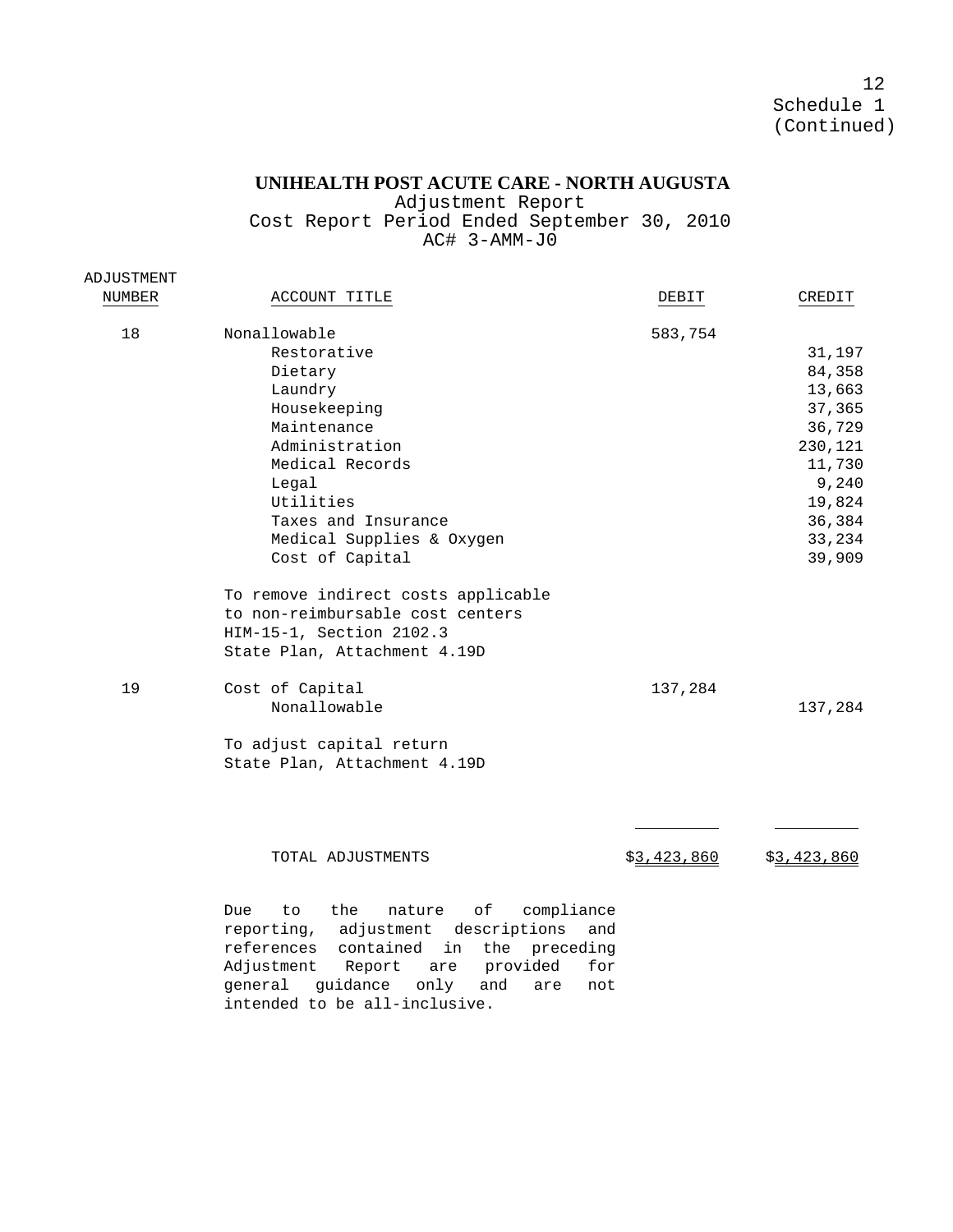Cost of Capital Reimbursement Analysis For the Cost Report Period Ended September 30, 2010 AC# 3-AMM-J0

| Original Asset Cost (Per Bed)                                      | \$<br>15,618        | 15,618<br>\$        |           |
|--------------------------------------------------------------------|---------------------|---------------------|-----------|
| Inflation Adjustment                                               | 3.15264             | 3.15264             |           |
| Deemed Asset Value (Per Bed)                                       | 49,238              | 49,238              |           |
| Number of Beds                                                     | 101                 | 11                  |           |
| Deemed Asset Value                                                 | 4,973,038           | 541,618             |           |
| Improvements Since 1981                                            | 3,683,157           | 326,399             |           |
| Accumulated Depreciation at 9/30/10                                | (2, 397, 398)       | (250, 909)          |           |
| Deemed Depreciated Value                                           | 6,258,797           | 617,108             |           |
| Market Rate of Return                                              | .0420               | .0420               |           |
| Total Annual Return                                                | 262,869             | 25,919              |           |
| Return Applicable to Non-Reimbursable<br>Cost Centers              | (24, 728)           |                     |           |
| Allocation of Interest to<br>Non-Reimbursable Cost Centers         | 22,858              |                     |           |
| Allowable Annual Return                                            | 260,999             | 25,919              |           |
| Depreciation Expense                                               | 160,907             | 20,906              |           |
| Amortization Expense                                               |                     |                     |           |
| Capital Related Income Offsets                                     | (511)               | (47)                |           |
| Allocation of Capital Expenses to<br>Non-Reimbursable Cost Centers | (39,909)            |                     | Total     |
| Allowable Cost of Capital Expense                                  | 381,486             | 46,778              | \$428,264 |
| Total Patient Days (Minimum 96% Occupancy)                         | 35,391              | 3,854               | 39,245    |
| Cost of Capital Per Diem                                           | $\frac{$}{5}$ 10.78 | $\frac{$}{2}$ 12.14 | \$10.91   |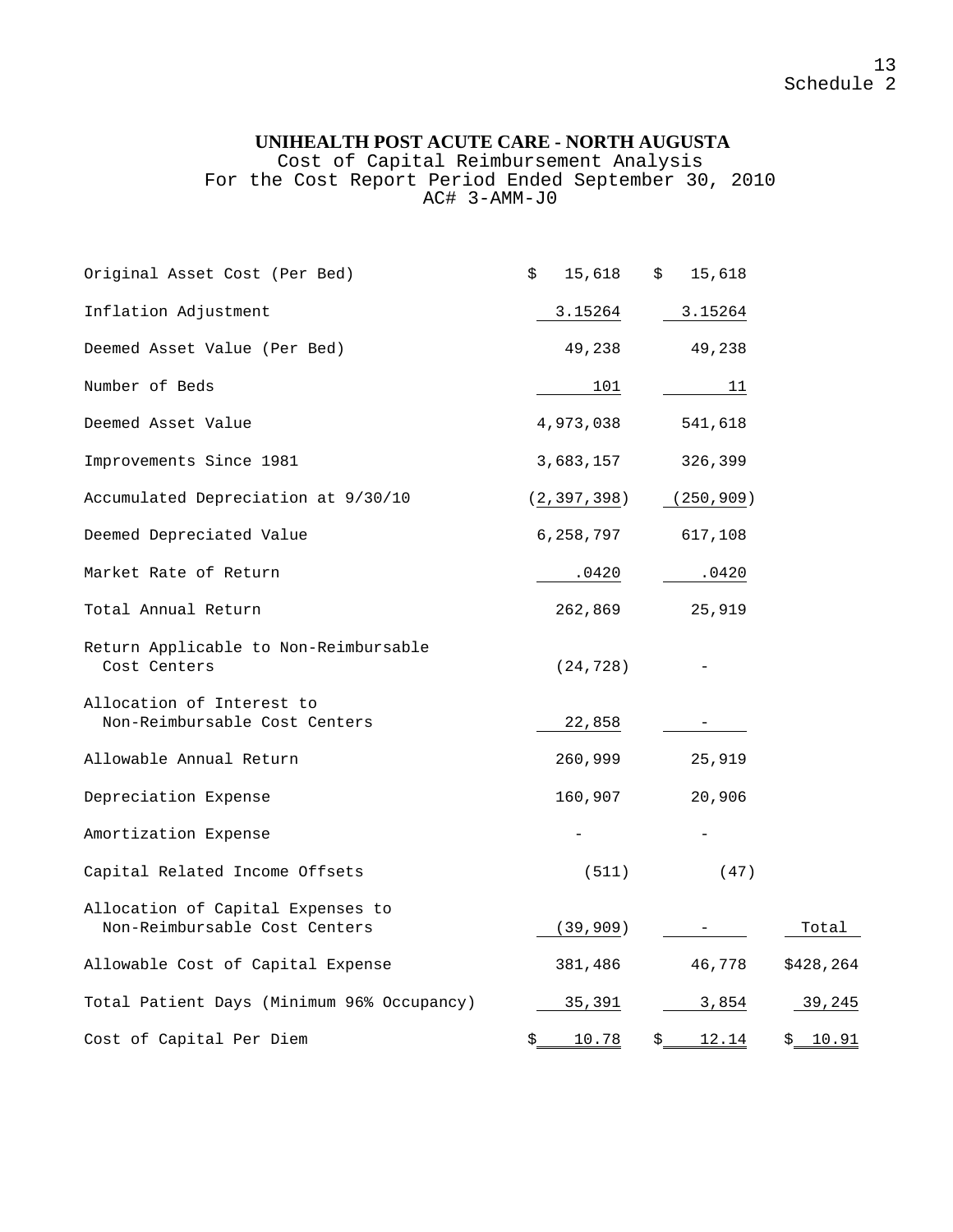#### **UNIHEALTH POST ACUTE CARE - NORTH AUGUSTA**

Cost of Capital Reimbursement Analysis For the Cost Report Period Ended September 30, 2010 AC# 3-AMM-J0

| 6/30/89 Cost of Capital and Return on Equity<br>Capital Per Diem Reimbursement | \$3.21 | SN/A    |
|--------------------------------------------------------------------------------|--------|---------|
| Adjustment for Maximum Increase                                                | 3.99   | N/A     |
| Maximum Cost of Capital Per Diem                                               | \$7.20 | \$12.14 |
| Reimbursable Cost of Capital Per Diem                                          | \$7.68 |         |
| Cost of Capital Per Diem                                                       | 10.91  |         |
| Cost of Capital Per Diem Limitation                                            |        | \$1, 23 |